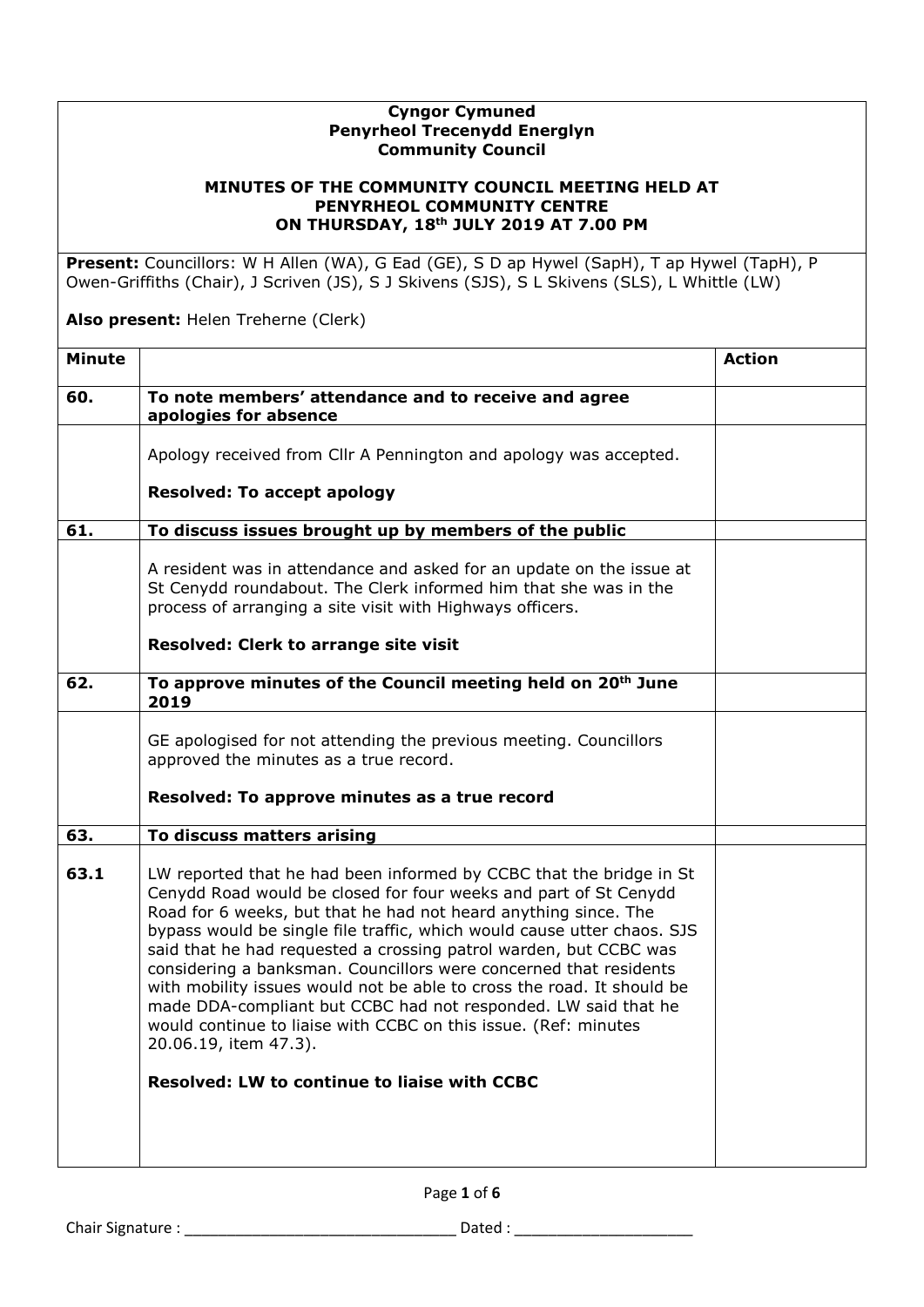| 63.2 | The Clerk reported that she had received a reply from CCBC's<br>Highway's Officer re: a pedestrian crossing in Penrhos. CCBC<br>considered it highly unlikely that the requested location on the B4600<br>route would meet the criteria for a pedestrian crossing, however<br>arrangements had been made for a pedestrian survey to be added to<br>their list of sites to be carried out following the summer holiday period.<br>Unfortunately, due to a backlog of works, it was unlikely that the<br>requested site would be reviewed until the autumn period. Councillors<br>asked how much a barrier would cost and what problems this may<br>cause. It was dangerous in its current state. The Clerk was asked to<br>find out how much the barrier would cost and then consult Caerphilly<br>Town Council about possibly extending the barrier other side. (Ref:<br>minutes 20.06.19, item 45.3).<br><b>Resolved: Clerk to contact CCBC and Caerphilly Town Council</b> |  |
|------|------------------------------------------------------------------------------------------------------------------------------------------------------------------------------------------------------------------------------------------------------------------------------------------------------------------------------------------------------------------------------------------------------------------------------------------------------------------------------------------------------------------------------------------------------------------------------------------------------------------------------------------------------------------------------------------------------------------------------------------------------------------------------------------------------------------------------------------------------------------------------------------------------------------------------------------------------------------------------|--|
| 64.  | <b>To discuss Police matters</b>                                                                                                                                                                                                                                                                                                                                                                                                                                                                                                                                                                                                                                                                                                                                                                                                                                                                                                                                             |  |
|      | There were no Police in attendance, as per agreement. LW reported<br>that another DVD had been received from resident in Trecenydd<br>regarding erratic/dangerous driving. There was a lot of car scratching<br>occurring in Hendredenny.                                                                                                                                                                                                                                                                                                                                                                                                                                                                                                                                                                                                                                                                                                                                    |  |
|      | SJS reported that there was a lot of anti-social behaviour in Energlyn<br>Park. Residents had rung 101, but were having trouble getting<br>through, or they were being connected to the wrong police force.                                                                                                                                                                                                                                                                                                                                                                                                                                                                                                                                                                                                                                                                                                                                                                  |  |
|      | The above issues would be brought up at the next meeting when the<br>Police were in attendance.                                                                                                                                                                                                                                                                                                                                                                                                                                                                                                                                                                                                                                                                                                                                                                                                                                                                              |  |
|      | <b>Resolved: Noted</b>                                                                                                                                                                                                                                                                                                                                                                                                                                                                                                                                                                                                                                                                                                                                                                                                                                                                                                                                                       |  |
| 65.  | To discuss items/issues brought up by Councillors                                                                                                                                                                                                                                                                                                                                                                                                                                                                                                                                                                                                                                                                                                                                                                                                                                                                                                                            |  |
| 65.1 | SJS reported that he had received a reply from Sophie Howe re: issues<br>on the common. The reply had been of no practical assistance but SJS<br>said he would forward to Plaid colleagues to see if anything useful<br>could be done. There were still vehicles driving up to the common:<br>cranes/machinery and covered lorries.                                                                                                                                                                                                                                                                                                                                                                                                                                                                                                                                                                                                                                          |  |
| 65.2 | LW reported that Cllr Margaret Sargent would be stepping down as<br>governor for Cwm Ifor Primary School on 19th September and asked if<br>any Councillors would be willing to replace her. Councillors suggested<br>that the Clerk ask Cllr S Dickens. If she did not want to take office, GE<br>said he would be happy to.                                                                                                                                                                                                                                                                                                                                                                                                                                                                                                                                                                                                                                                 |  |
| 65.3 | LW reported that Cwm Ifor Primary School had 60% who qualified for<br>free school meals and that the PTA was raising money for a trip to<br>Disney Land Paris in 2020. A total of 48 names had been put forward.<br>The school was trying to source funding for this trip. Councillors<br>agreed to place on agenda for next meeting.                                                                                                                                                                                                                                                                                                                                                                                                                                                                                                                                                                                                                                        |  |
| 65.4 | LW reported that CCBC did not have the funds to resolve the issue re:<br>erratic driving/driving on pavements in First Avenue and that bollards<br>would cost £900. Councillors agreed that the Community Council<br>would contribute £900 towards the bollards. Clerk to contact CCBC.<br>(Highways Act 1980, s. 274A - Power to contribute to traffic calming                                                                                                                                                                                                                                                                                                                                                                                                                                                                                                                                                                                                              |  |

Page **2** of **6**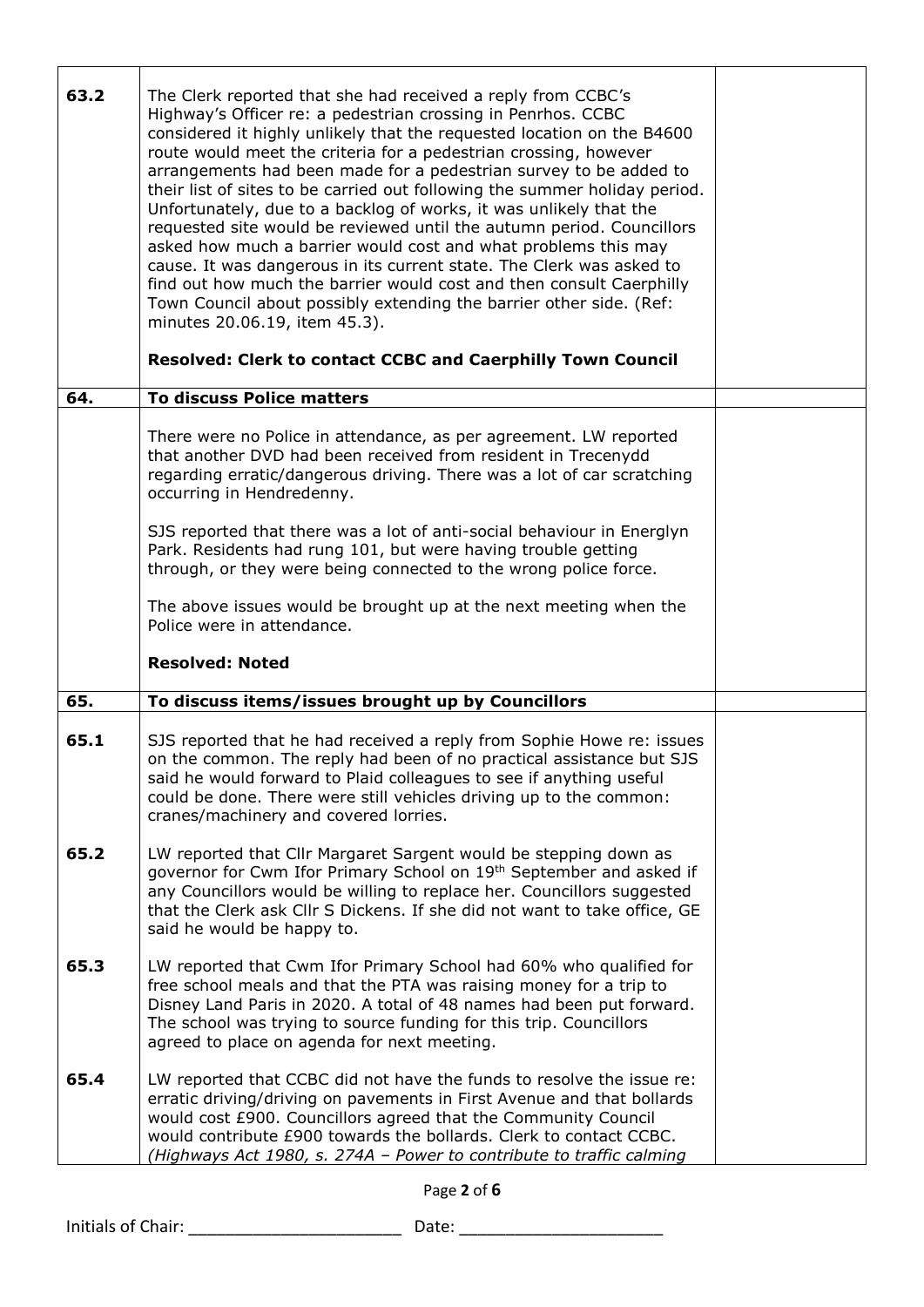|      | schemes).                                                                                                                                                                                                                                                                                                                                                                                                                                                                                                                                                |  |
|------|----------------------------------------------------------------------------------------------------------------------------------------------------------------------------------------------------------------------------------------------------------------------------------------------------------------------------------------------------------------------------------------------------------------------------------------------------------------------------------------------------------------------------------------------------------|--|
| 65.5 | LW proposed that the Community Council note the recent surge of<br>support for an independent Wales, including the march for<br>independence in Cardiff on 11 <sup>th</sup> May 2019, which drew a crowd of<br>thousands. The Community Council also noted that other town and<br>community councils in Wales had made similar statements. LW<br>proposed that the Community Council support the campaign for Welsh<br>independence and the benefits it could bring to local communities in<br>Wales. Councillors unanimously agreed with this proposal. |  |
| 65.6 | JS reported that there were bin stores on 3rd Ave and adjacent to old<br>age pensioners' flats, but none on West or Second Avenue. He also<br>reported that there was a bin at the bottom of First Avenue which was<br>only emptied when overflowing. He also said that there was adopted<br>land where the bin was located and CCBC said that they would cut the<br>grass but this had not been done. JS also reported that work was<br>being carried out at the old age pensioners' flats and rubble had been<br>dumped over the wall.                 |  |
| 65.7 | The Chair informed Councillors that his Chair's Charity would be<br>Displaced People in Action.                                                                                                                                                                                                                                                                                                                                                                                                                                                          |  |
|      | <b>Resolved:</b><br>1. Clerk to ask Cllr S Dickens if she would like to take up<br>governor post.<br>2. Cwm Ifor Primary School request for funding to be<br>discussed at next meeting.<br>3. Clerk to inform CCBC that Community Council would fund<br>bollards in First Avenue.<br>4. To support the campaign for Welsh independence.<br>5. Clerk to contact CCBC re: bin and rubble issues in<br>Trecenydd.                                                                                                                                           |  |
| 66.  | To receive reports on Councillor attendance at<br>meetings/committees                                                                                                                                                                                                                                                                                                                                                                                                                                                                                    |  |
| 66.1 | GE reported that he had attended St Cenydd awards evening and had<br>presented the annual £100 to the award winner.                                                                                                                                                                                                                                                                                                                                                                                                                                      |  |
| 66.2 | BA reported that he had attended a Penyrheol Community Centre<br>committee meeting.                                                                                                                                                                                                                                                                                                                                                                                                                                                                      |  |
| 66.3 | POG reported that he had attended a Trecenydd Community Centre<br>committee meeting.                                                                                                                                                                                                                                                                                                                                                                                                                                                                     |  |
| 66.4 | JS reported that he had attended a Trecenydd Community Centre<br>meeting.                                                                                                                                                                                                                                                                                                                                                                                                                                                                                |  |
|      | <b>Resolved: Noted</b>                                                                                                                                                                                                                                                                                                                                                                                                                                                                                                                                   |  |
| 67.  | To discuss appointment of Youth Ambassador                                                                                                                                                                                                                                                                                                                                                                                                                                                                                                               |  |
|      | SJS reported that he would see if the criteria was still fit for purpose.<br>An appointment would be made for October and criteria would be sent<br>to schools beginning of Sept. It was agreed that the lowest age would<br>be 15.                                                                                                                                                                                                                                                                                                                      |  |

Page **3** of **6**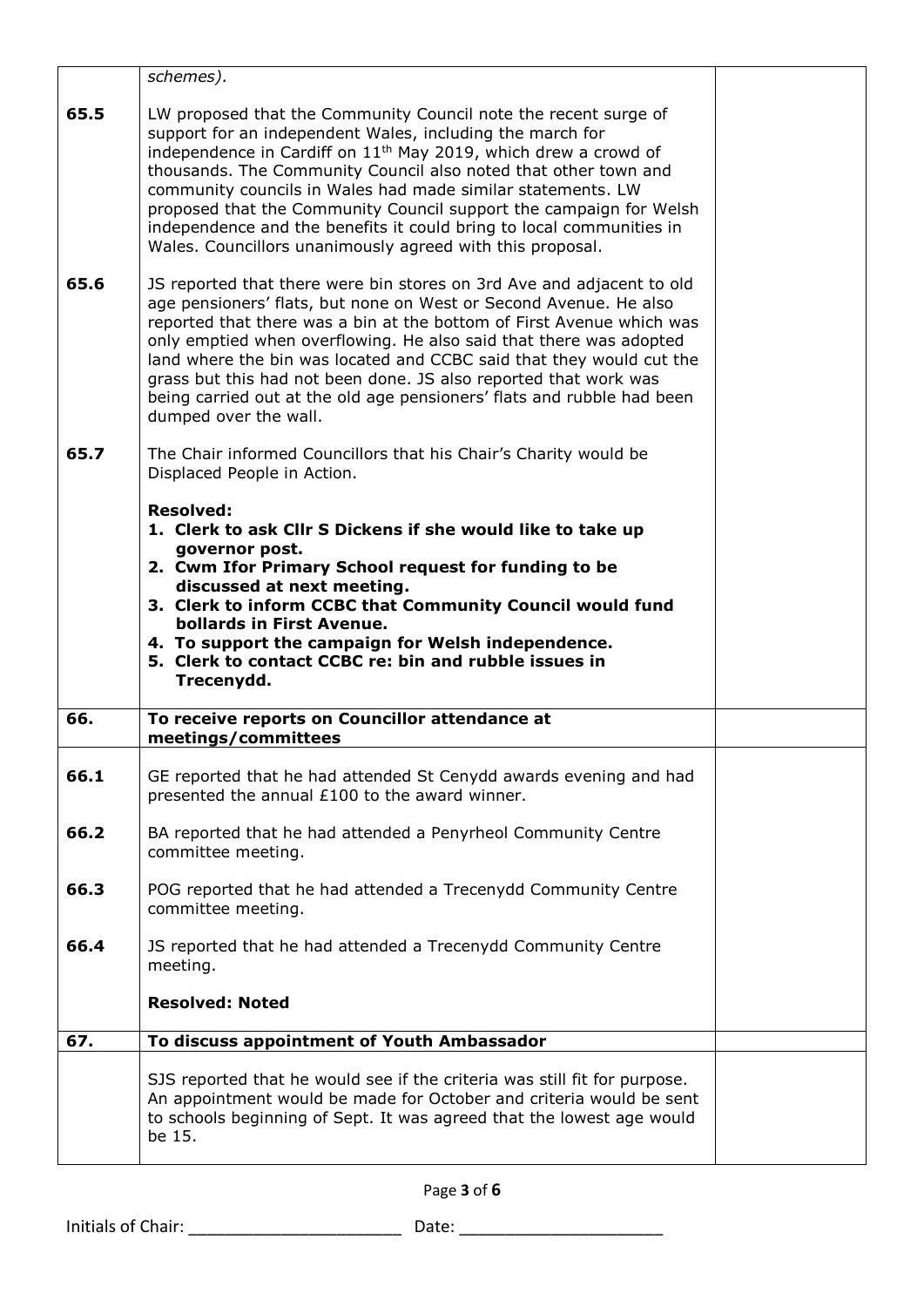|      | Resolved: Clerk and SJS to discuss and report back to next<br>meeting                                                                                                                                                                                                                                                                                                                                                                                                                                                                           | SJS/Clerk |
|------|-------------------------------------------------------------------------------------------------------------------------------------------------------------------------------------------------------------------------------------------------------------------------------------------------------------------------------------------------------------------------------------------------------------------------------------------------------------------------------------------------------------------------------------------------|-----------|
| 68.  | To discuss planning applications                                                                                                                                                                                                                                                                                                                                                                                                                                                                                                                |           |
|      |                                                                                                                                                                                                                                                                                                                                                                                                                                                                                                                                                 |           |
|      | The following planning applications were discussed:                                                                                                                                                                                                                                                                                                                                                                                                                                                                                             |           |
| 68.1 | 19/0493/NCC - 24 Heol Rhos, Caerphilly CF83 2BE<br>- Partially convert existing garage to accommodate WC and utility<br>room                                                                                                                                                                                                                                                                                                                                                                                                                    |           |
| 68.2 | 19/0517/NCC - Lidl, 5 Beddau Way, Caerphilly CF83 2AX<br>- Vary condition 3 (opening hours).                                                                                                                                                                                                                                                                                                                                                                                                                                                    |           |
| 68.3 | 19/0466/FULL - Groeswen. Following the Community Council's request<br>for this application to be forwarded to the Planning Committee, The<br>Clerk had received an email from CCBC to ask if the Community<br>Council would be happy for the application to be determined under<br>delegated powers if CCBC were mindful to refuse and Councillors<br>agreed that they would be. Clerk to reply to CCBC.                                                                                                                                        |           |
|      | Resolved: In the general interest of the community that:                                                                                                                                                                                                                                                                                                                                                                                                                                                                                        |           |
|      | having been previously circulated to Members and having received no<br>comments or objections in respect of application 68.1 and 68.2, the<br>Clerk's action in informing the Planning Authority that the Council does<br>not wish to make any comments or raise any objections to the<br>application be noted. Re: 68.3, Clerk to inform CCBC that Councillors<br>were happy for application to be delegated if recommendation was to<br>refuse.                                                                                               |           |
| 69.  | To receive update on WHQS/Skate Park                                                                                                                                                                                                                                                                                                                                                                                                                                                                                                            |           |
|      | Councillors agreed that a working group meeting would need to be<br>arranged to discuss launch etc.<br>Resolved: Clerk to contact WHQS Officer to arrange meeting                                                                                                                                                                                                                                                                                                                                                                               |           |
| 70.  | To discuss litter-picking project                                                                                                                                                                                                                                                                                                                                                                                                                                                                                                               |           |
|      | Councillors agreed that the next litter picking location would be<br>Groeswen Lane. GE to liaise with Keep Wales Tidy re: equipment and<br>to liaise with Councillors re: date.<br>Resolved: GE to liaise with Keep Wales Tidy and Councillors                                                                                                                                                                                                                                                                                                  |           |
| 71.  | To discuss local health facilities                                                                                                                                                                                                                                                                                                                                                                                                                                                                                                              |           |
|      | BA reported that complaints had been received re: GP surgery in<br>Troed-y-Bryn, Penyrheol. Residents complained that GPs were<br>constantly unavailable. One particular resident called out a GP and a<br>practice nurse was sent. Councillors asked the Clerk to raise a<br>complaint with Aneurin Bevan Health Board and to invite<br>representatives to the next meeting. The level of service was<br>decreasing, the surgery was now closed a few afternoons, the<br>premises was not suitable and in serious decline, with a high risk of |           |

Page **4** of **6**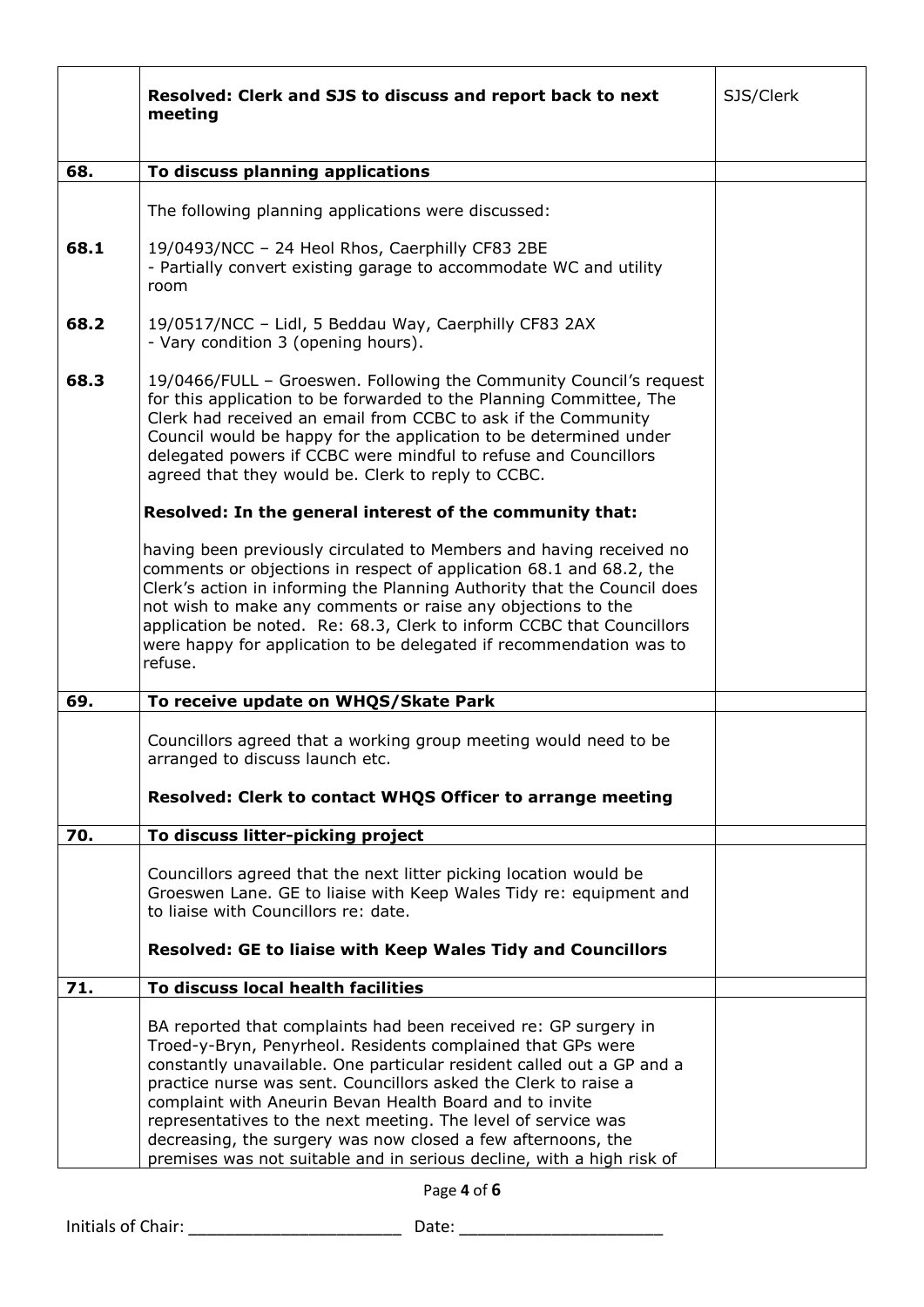|      | cross-contamination. (Ref: minutes 20.06.19, item 53).                                                                                                                                                                                                     |  |
|------|------------------------------------------------------------------------------------------------------------------------------------------------------------------------------------------------------------------------------------------------------------|--|
|      | <b>Resolved: Clerk to contact Aneurin Bevan Health Board</b>                                                                                                                                                                                               |  |
| 72.  | To approve quarterly financial statement                                                                                                                                                                                                                   |  |
|      | The Clerk presented the quarterly financial statement. This was<br>discussed and Councillors agreed that no changes would need to be<br>made to the budget at this time.                                                                                   |  |
|      | Resolved: To approve quarterly financial statement and no<br>changes to be made to budget                                                                                                                                                                  |  |
| 73.  | To discuss summer playschemes                                                                                                                                                                                                                              |  |
|      | The Clerk reported that all was on track for the summer playschemes.<br>The Chair thanked the Clerk for her hard work.                                                                                                                                     |  |
|      | <b>Resolved: Noted</b>                                                                                                                                                                                                                                     |  |
| 74.  | To discuss Community Infrastructure Levy                                                                                                                                                                                                                   |  |
|      | LW reported that a Community Infrastructure Levy would be due for<br>the development at Hendredenny, which would need to be discussed<br>at a later date.                                                                                                  |  |
|      | <b>Resolved: Noted</b>                                                                                                                                                                                                                                     |  |
| 75.  | To discuss community Christmas events                                                                                                                                                                                                                      |  |
|      | A Community Christmas Events Committee meeting would need to be<br>scheduled to discuss the events this year and whether the style of the<br>events needing changing. The first Friday in December had been<br>booked for the Community Christmas Concert. |  |
|      | <b>Resolved: Clerk to arrange committee meeting</b>                                                                                                                                                                                                        |  |
| 76.  | To discuss correspondence received                                                                                                                                                                                                                         |  |
|      | No correspondence received.                                                                                                                                                                                                                                |  |
| 77.  | To approve donations                                                                                                                                                                                                                                       |  |
| 77.1 | <b>Caerphilly Twinning Association</b>                                                                                                                                                                                                                     |  |
|      | Resolved: in the interest of benefit to the community, a<br>donation of £200 to be awarded (Local Government Act 1972,<br>$s.144(2)$ – Tourism)                                                                                                            |  |
|      | <b>Bethel Baptist Church</b>                                                                                                                                                                                                                               |  |
| 77.2 | Resolved: in the interest of benefit to the community, a<br>donation of £200 to be awarded (Local Government Act 2000,<br>$s.2 - Wellbeing)$                                                                                                               |  |
|      |                                                                                                                                                                                                                                                            |  |

Page **5** of **6**